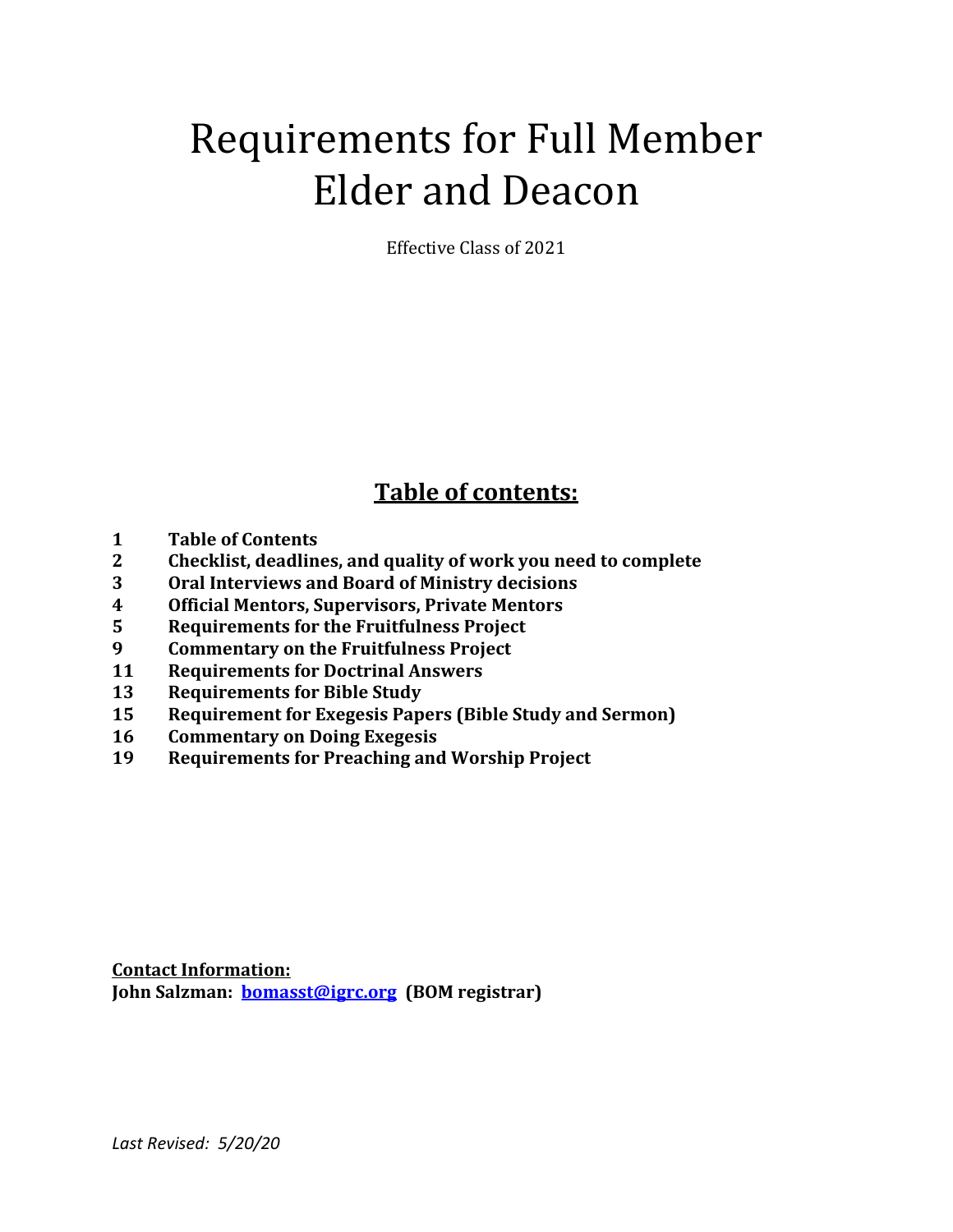# **Checklist, Deadlines, Quality of work you need to complete**

You need to upload into UMCARES:

- 1. Clergy application form
- 2. Biographical information sheet
- 3. Medical form (if your last submission was more than three years old)
- 4. Disclosure statement
- 5. Recent photograph

<u>You need to arrange for the following recommendations to be sent to John Salzman</u>

- 1. Any district superintendents you have had in the past 12 months
- 2. Your clergy mentor
- 3. Chair of your Staff-Parish Relations Committee
- 4. A lay person who holds an official position in your church
- 5. An active United Methodist pastor from IGRC

Papers and projects you need to turn in:

- 1. Fruitfulness project
- 2. Doctrinal Answers
- 3. Bible Study
- 4. Worship service
- 5. Sermon with background notes and exegesis

## **Deadlines for all work: Second Friday in January**

## **Quality**:

All work must meet graduate level standards: grammar, spelling, punctuation, and clarity of thought. Common rules for referencing and plagiarism are applicable. Your work is expected to show sensitivity to cultural diversity.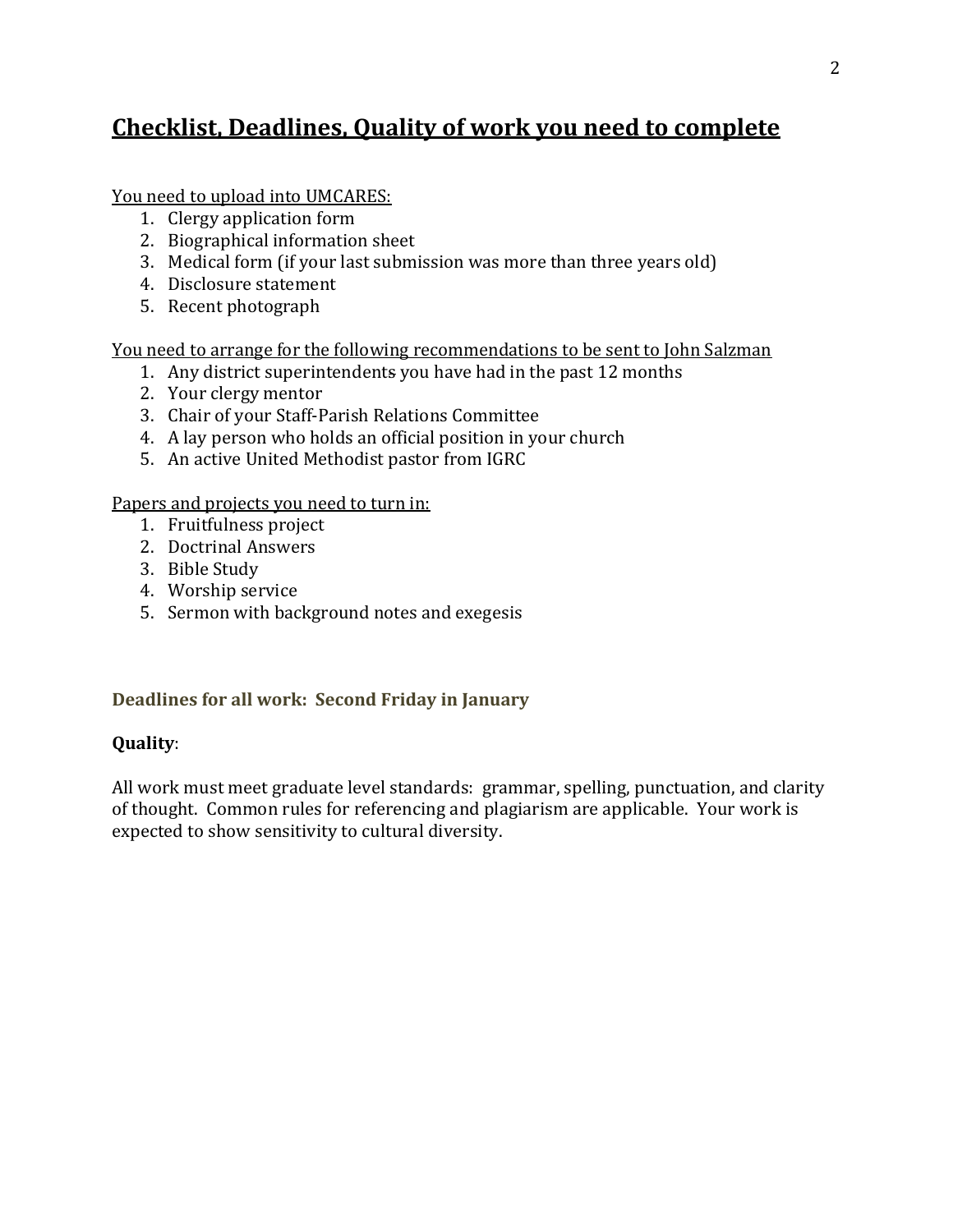# **Oral Interviews and Board of Ministry decisions:**

You will be interviewed in (or near) Springfield, IL on the third Thursday of February. The exact location will be announced closer to the meeting time. Both the registrar (John Salzman) and the chairperson of the Ministerial Effectiveness Review Team MERT (J. Michael Smith) will be in touch with you several weeks beforehand to let you know the details of your interview.

Plan to be at the interview site by 9 a.m. and stay until 2:30 p.m. Four teams of Board of Ministry members will interview you. Each interview will be approximately one hour, to discuss the following topics:

- Fruitfulness project
- Bible study
- Doctrinal paper
- Sermon and Worship service

After your interviews are completed, you may leave. The full board will then hear the recommendations from the interviews teams before making their final decision.

The full board will take one of three actions:

- Approve you for full membership and ordination
- Ask you to rewrite and resubmit some or all of your work, by April  $1^{st}$ . They may or may not ask one or more of your teams to re-interview you. A decision will be made at the April Board of Ministry meeting of whether or not to approve you for full membership and ordination at the next scheduled annual conference.
- Delay your ordination with specifics about what remedial work must be completed prior to re-interviewing the following year or beyond.
- Deny your request.

If you are delayed, or if you are asked to resubmit some work, or re-do an interview, you will be given specific concerns and expectations so that you will know exactly what the board expects from you before gaining approval.

At the end of the interview day you will be notified by phone (by the board registrar) regarding the board's decisions. The phone message will be followed up by a written notice of the Board's actions, including specifics on any additional or remedial work you may need to complete.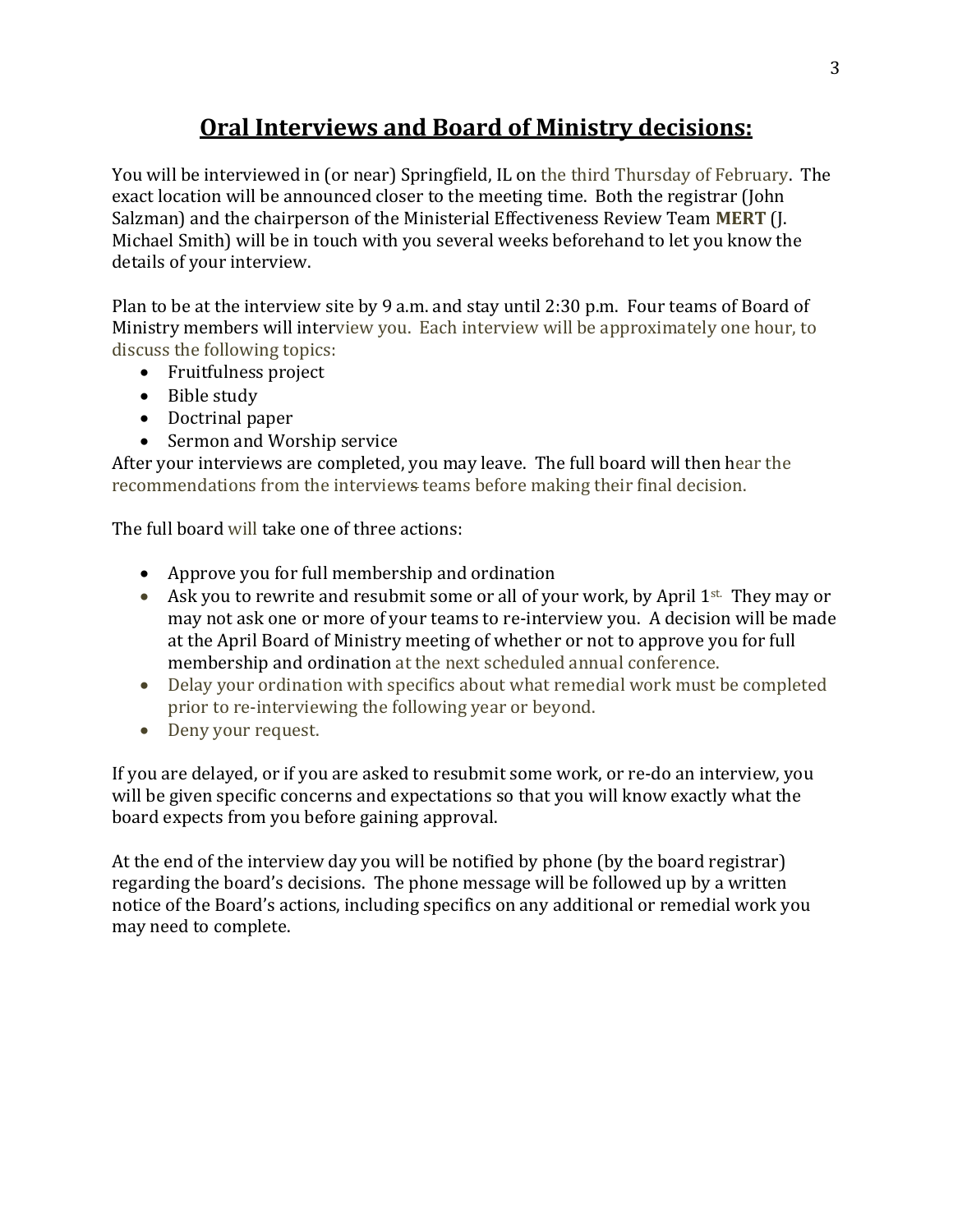## **Official Mentors, Supervisors, Private Mentors**

#### **Official Mentors**

We will do team mentoring during your provisional membership period. The members of the RIM(Residence in Ministry) team will be your *official* mentors. The chair of RIM (Grant Armstrong) will assign one of the RIM members for you to list on any reports you must submit. That person will also be responsible for filling out your "mentor recommendation form."

#### **Supervisors**

Other members of the Board of Ordained Ministry may be assigned to help you prepare (or revise) your specific papers or projects. The chair of MERT (J. Michael Smith) will assign these supervisors. You are welcome to call him and discuss your work in advance...and to request additional supervision at any time in the process. Take advantage of the help offered.

#### **Private Mentors**

It is important for you to select mentors, coaches, counselors, and spiritual guides who are NOT with the Board of Ordained Ministry so that you can enjoy the rights of confidentiality that a mentor of your own choosing can afford you. These mentors will NOT report to the Board of Ordained Ministry. Neither will the Board ask them for input. Take your own initiative to seek out those individuals who might help you with your own spiritual life, your church, your struggles with the system, or your family.

Anyone associated with IGRC's Pastoral Care and Counseling (or any other counselor you engage) is ABSOLUTELY required to keep your visits and conversations and records confidential from the Board of Ordained Ministry. We will never approach them for information or an evaluation.

The only exceptions to these rules of confidentiality are  $1$ ) the psychological assessment report prepared for the board when you began your candidacy, and 2) additional psychological tests and interviews that you *may* be specifically requested by the board to take.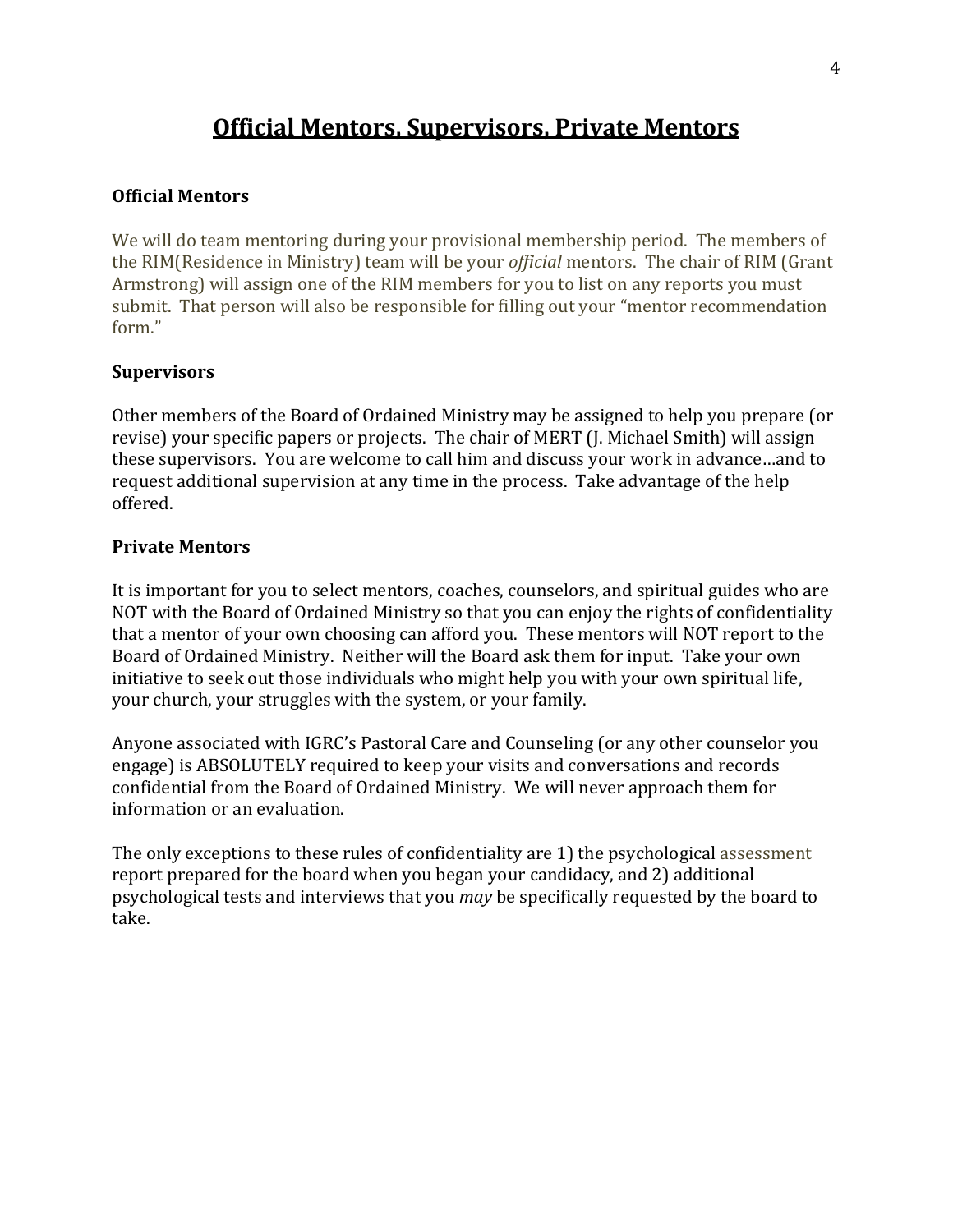# **Requirements of the Fruitfulness Project**

2012 Discipline¶330.4.5 & ¶330.7: Those seeking ordination will need to present "a project that demonstrates fruitfulness in carrying out the church's mission of making disciples for Jesus Christ for the transformation of the world."

The IGRC Board of Ministry requires that your fruitfulness project be a program of your original design that brings change to individuals, your congregation<sup>\*\*</sup>, or your community. Those changes shall be relevant to the UMC mission statement.

\*\*(Deacon candidates may replace the word "church" or "congregation" in this document with *the word "institution" or other appropriate term.)* 

This paper shall have five parts:

- **1. Title and Introduction** to the project
- 2. A Progress Map that visualizes the changes you expect to see in either a) individuals, b) the congregation, and/or c) the community
- 3. Your Strategy that states your mission, lays out your objectives, and anticipates the work that is ahead
- 4. **Diary of the Execution** recording how the project unfolded chronologically, including successes, surprises, and failures
- 5. **Evaluation** of what you learned about fruitfulness in ministry

*(The project may still be ongoing at the time you meet with the Board, but it should have a* sufficient history to allow the Board of Ordained Ministry to see some significant fruitfulness.)

## **1. Title and Introduction** (300 words maximum)

Your fruitfulness project will consist of designing and executing a strategy for affecting change. Fruitful pastors and deacons affect change in individuals, congregations (or other institutions,) and neighborhoods (or regions.)

Your title should state the name of your project.

In your introduction, first state your focus constituency: are you trying to change individuals, a congregation, a neighborhood, or something else?

Second, name specifically what you aim to accomplish with the constituency you have chosen. We are not looking for busy work or program success. We are looking for a demonstration of actual improvement in peoples' lives, or needed change in a congregation, or betterment of a neighborhood.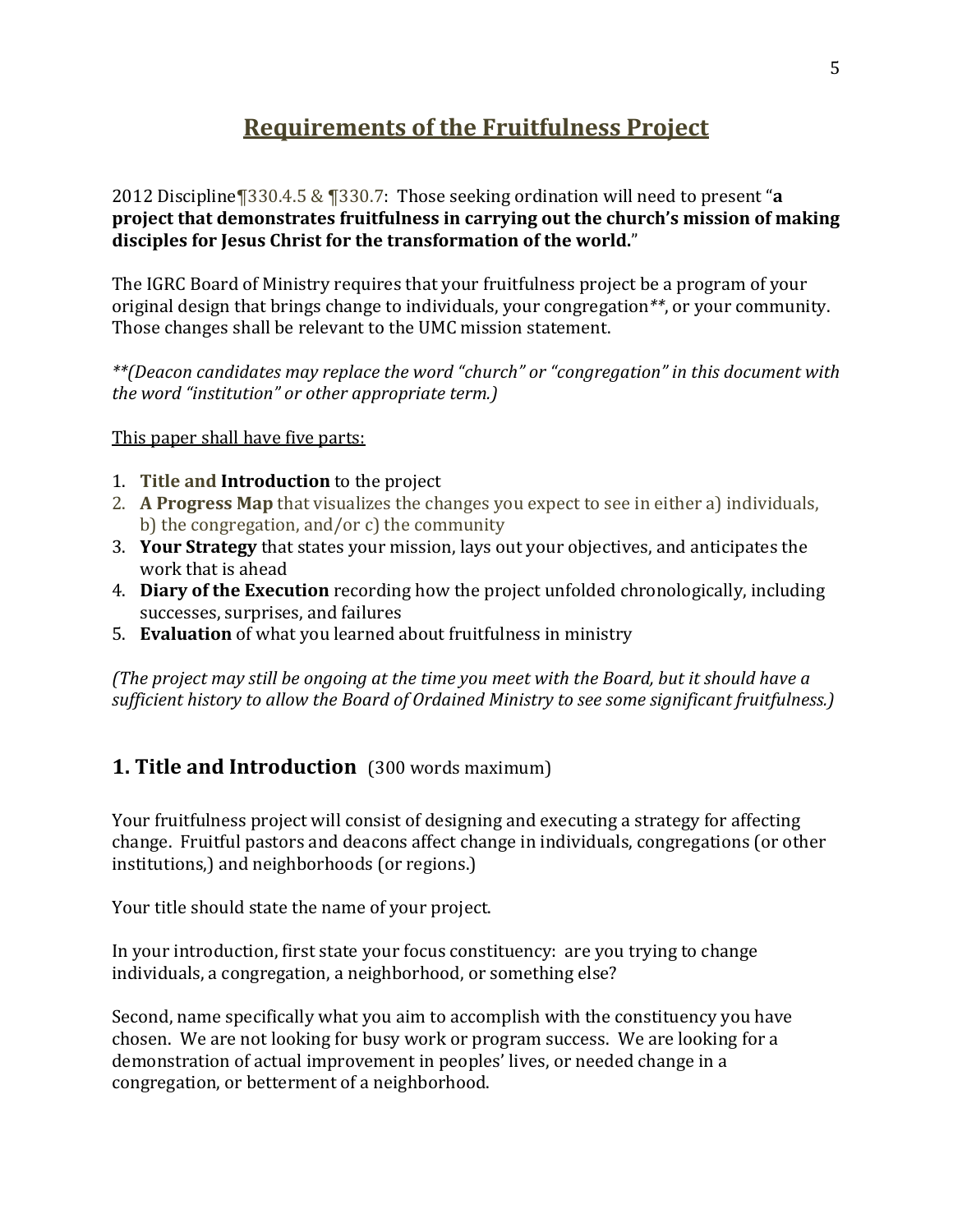Third, explain how your project is relevant to the mission of the United Methodist Church.

And fourth, give us some background about the people, congregation, or neighborhood you aim to change. Be descriptive. Then briefly envision what "success" will look like.

## **2. A Progress Map** (2-3 pages)

This section of your paper will ask you to be creative and design a map...helping us visualize the changes you see taking place in your project.

The Kingdom of God is about change: individuals, churches, and communities. God tends to work with individuals and systems along paths and continua. All Christians, for example, are 'works in progress,' on the road toward perfection. There is always a 'next destination on the map.' The same is true for churches, institutions, and neighborhoods.

Maps give us a sense of direction. They also reveal whether we are moving forward or going backward, standing still or going in circles. We can map our goals and visualize the mile markers along our journey.

The ability to map out the journey ahead requires knowledge and experience in practical theology. A "road map" can help reveal our understanding of how individuals, congregations, and neighborhoods change. It accentuates *ends* rather than *means.* It focuses on a *rational process* rather than an *ambitious quantum gamble*.

If you are mapping changes for individuals, help us visualize the paths they take to become (or mature) as disciples of Jesus Christ. What is their starting point? Where do you want them to be? What are the incremental milestones of progress along a continuum for them? Draw a map and give a brief commentary.

If you are mapping changes for a specific congregation, show us where that congregation is now? Where do you want them to be? What problems stand in the way? What is an effective sequence (or continuum) for solving those problems? Map that change and give us a brief commentary.

If you are thinking of your community or neighborhood, show us where they are currently on the (so called) economic, political, or social map. UMC social principles are one way to observe the advancement of God's Kingdom into a locality. Pick one social principle that applies to the community surrounding or adjoining your church. What are the conditions of that community now, as defined by that social principle? What changes do you want to see in that community, regarding that social principle? Map the change. Give a brief commentary. 

Your map (this section of your paper) and your strategy (the next section of your paper) should reflect your psychological, theological, sociological, political, and economic understandings of how people and systems change.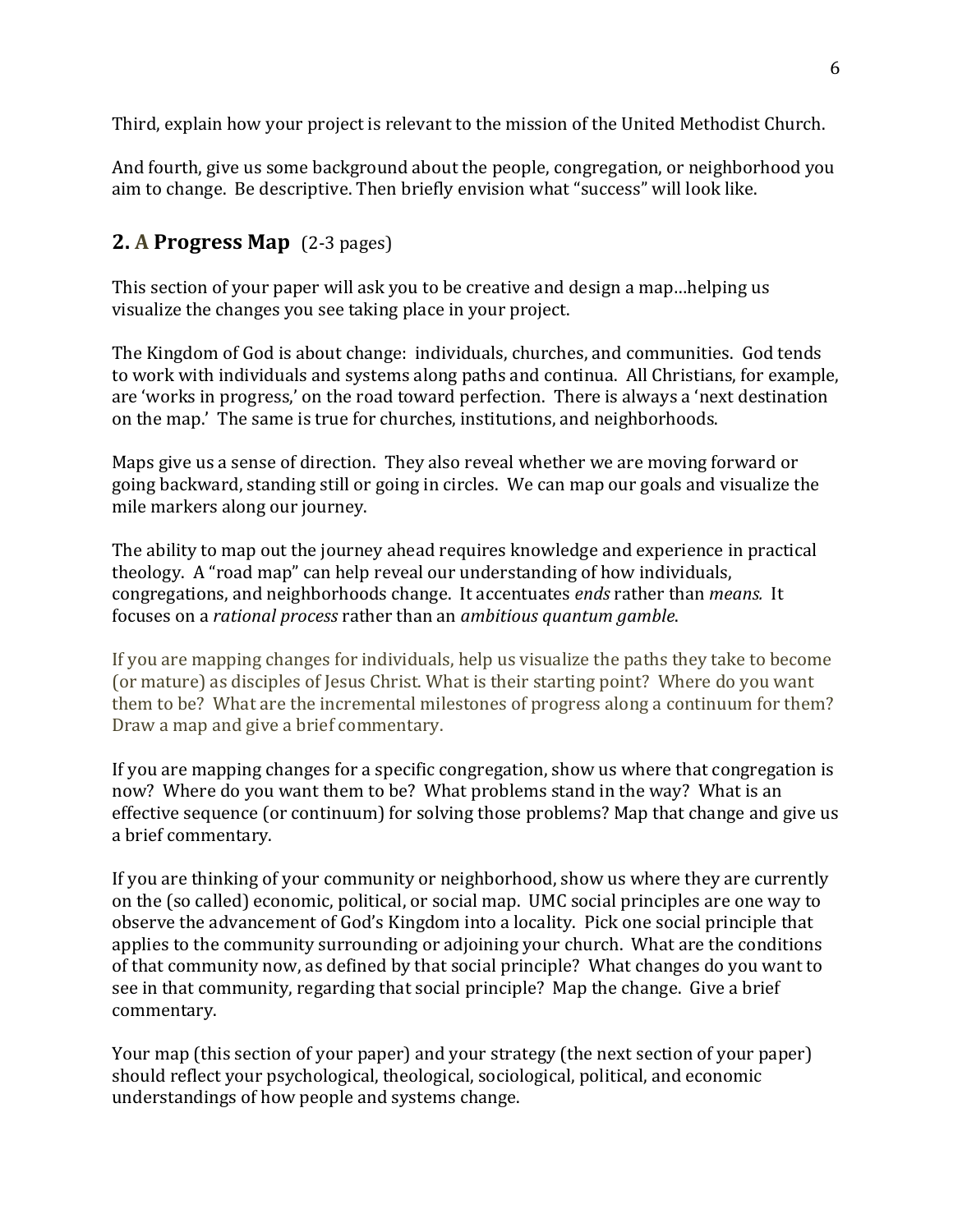## **3. Your Strategy** (about 10-15 pages)

The following elements of strategy must be present in your paper:

- 1. *Write a mission statement for your project:* your mission statement should name or imply a visceral threat that virtually everyone in the church feels.
- 2. *A plan for developing relationships and teams:* Effectiveness in ministry does NOT mean lone ranger heroics. Pastors and deacons are expected to develop and direct teams. How do you plan to develop relationships...and from those relationships establish teams that can help you achieve success in your project? Plot out your coalitions.
- 3. *State your objectives and arrange them in sequence*: Objectives must be specific and measurable. Each project will include a handful of objectives. Too many objectives, however, will confuse and burden the project. Be sure the various objectives are relevant to each other and move you toward fulfilling your mission.
- 4. *Inspire*: Expand your mission statement into a narrative, an image, and an argument.
- 5. *Establish lines of communication*: You will need effective venues for communicating with all your collaborators. What types of messages do you anticipate will need to be communicated?
- 6. *Propose a timeline*: List the various things that have to get done in order to meet each of your objectives. Place each item on a timeline, with specific calendar deadlines for completing the tasks.
- 7. *Establish your rules*: What will you NOT do in order to meet your objectives? Which crucial values will guide everyone on your team whenever a difficult decision must be made?
- 8. *Select, train, and assign personnel to critical roles in your campaign*: What key jobs need filled? Who will fill them? How will they be trained, supported, and evaluated?
- 9. Assessing skills and knowledge needed: What do you NOT know that you NEED to know in order to successfully achieve your project? Where will you get your answers? What skills will be necessary for completing each task? Who has those skills? Who can be trained? What are the plans for getting the skills and knowledge you need?
- 10. *Lining up resources*: What materials will you need to achieve success? What groups will you need to involve? How will you maintain the "supply train" when you are in the middle of the project?
- 11. *Anticipating problems*: What could possibly go wrong? Who might object? What erroneous estimates might derail the project? What other activities might distract your people or compete with your project? What weaknesses do *you* have that might cause your project to fail? What anxieties or conflicts exist among your participants that might interfere? What is most likely to throw off the sequence or deadlines? How will you handle each of these problems if they arise?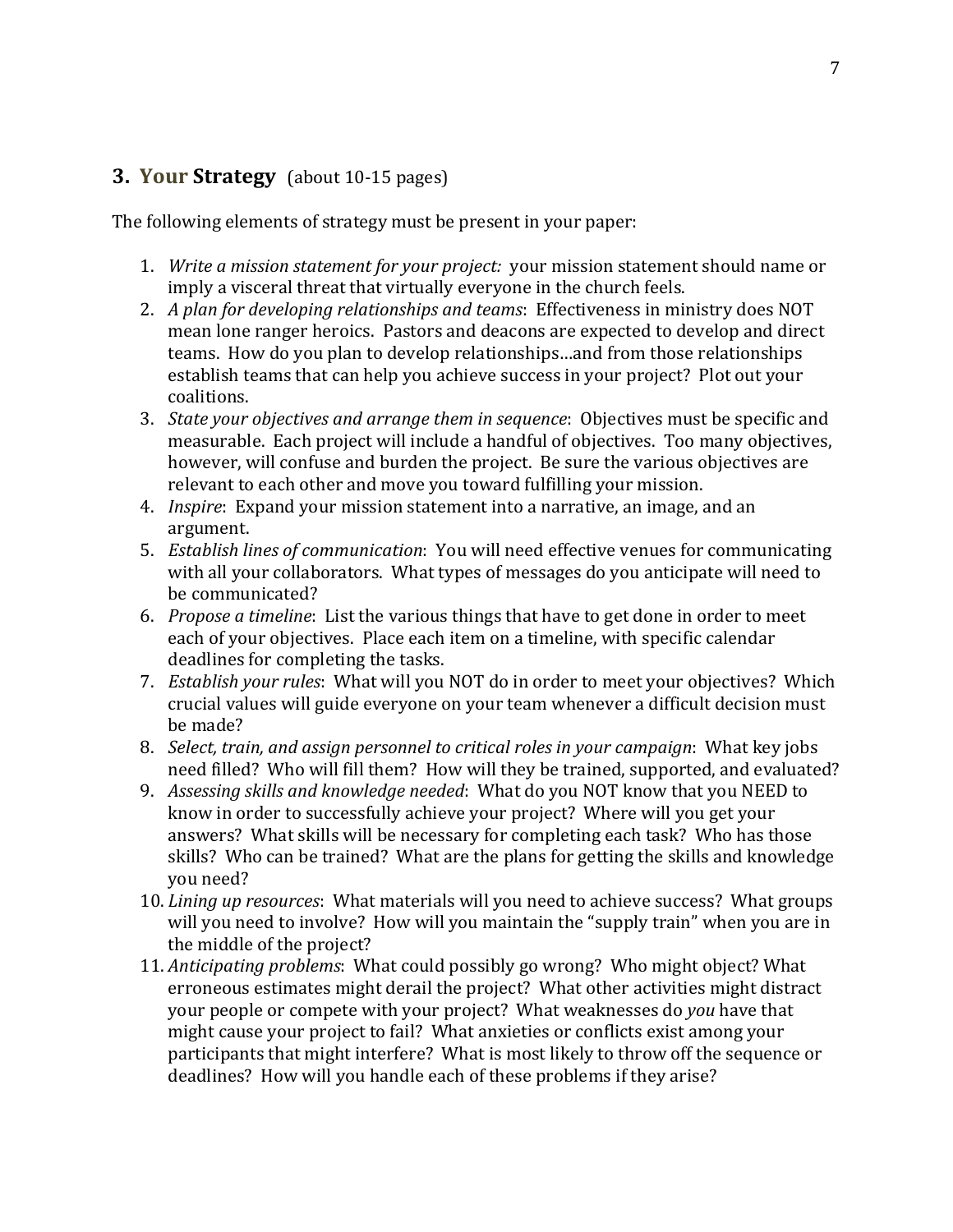- 12. *Delegating the planning to your team*: Planning consists of scheduling, arrangements, and adjustments. It involves pre-arrangements and procedures for people, places, activities, and resources. This is where the project gets highly practical. (In your paper, we do not want to know all the details of the planning. But we do want to know how you delegate.)
- 13. *Feedback loops*: Your objectives must be measurable. What measurements will you utilize? Your maps need to instruct and reveal whether you are reaching your goals? How will you get an objective assessment of 'where you are?' Your sequence and deadlines must be met. People need to change in their thinking and activities. Institutions and communities must be transformed in measurable ways. What measurements will you use to give some objectivity to your evaluations? Attach the measurements tools and results in an appendix to the paper.
- 14. How will you use the feedback to alter the plans?
	- a. adjust for environmental changes
	- b. secure alternate resources
	- c. change personnel
	- d. make new rules
	- e. alter the objectives
	- f. revise the mission

## **4. Diary of the Execution** (minimum of 5 pages)

As you execute the project, keep a diary. Narrate the story of what is happening. Also include appropriate metrics that will help you in evaluating the project.

## **5. Evaluation**

Prepare a 1-2 page report of what you have learned in developing and executing this project. What thinking was reinforced? What assumptions were wrong? What would you do differently the next time?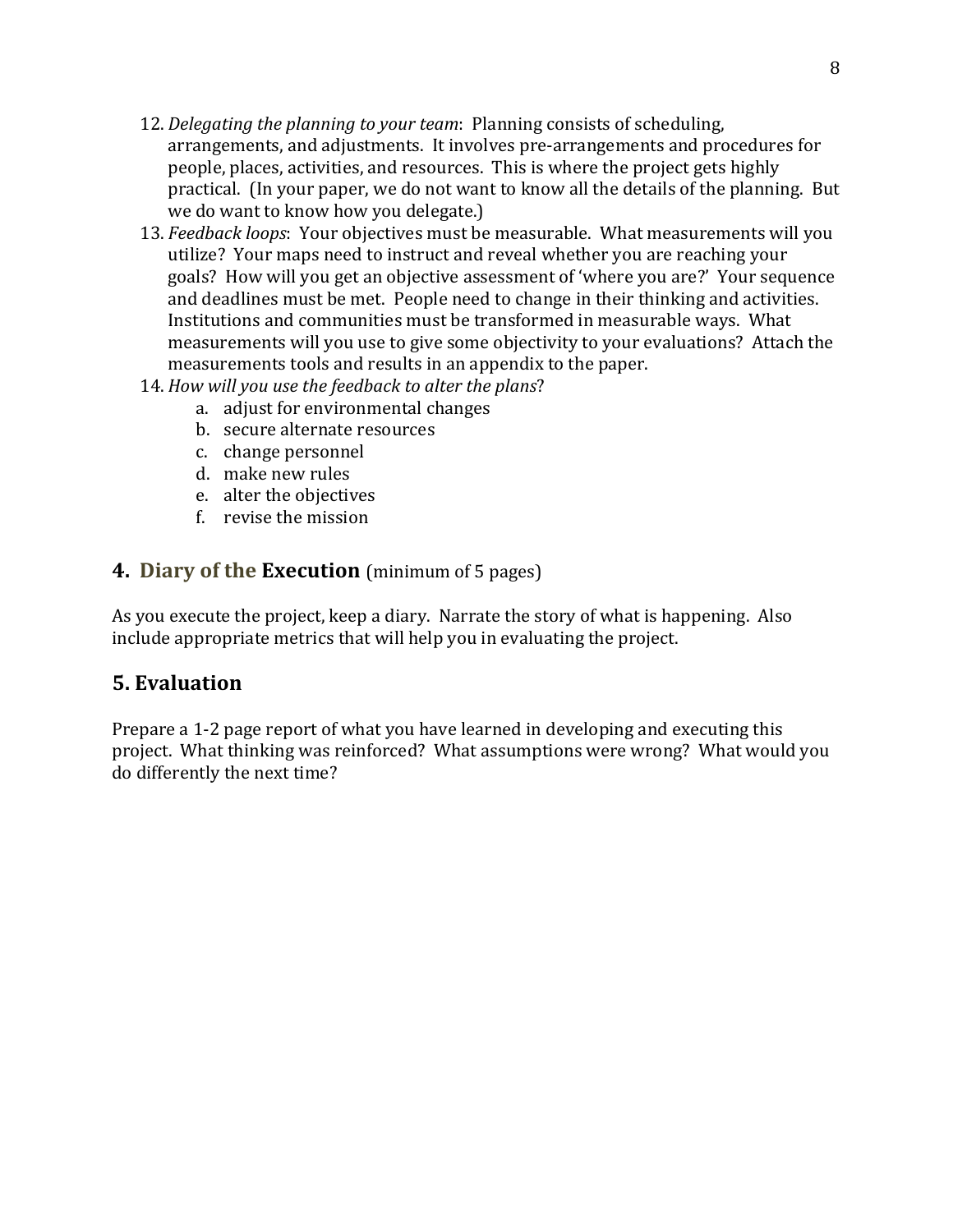# **Commentary on the Fruitfulness Project**

"Fruitfulness" in any organization involves three different skill sets:

- 1. An ability to picture the changes which must take place in order for the organization's mission statement to be fulfilled.
- 2. An ability to create a strategy in order to bring about some desired change
- 3. An ability to plan and execute programs in order to carry out the strategy

United Methodists aim to reform the individual, the church, and the society. Your fruitfulness project will focus on one of those.

We do not expect you to completely reform individuals, the church, or the world in your project. But we do expect you to demonstrate that you know how to carry out the UMC mission statement in terms of objectives, strategies, and programs.

We expect to see sophistication in your understanding of the continuum involved in making disciples for Jesus Christ. We expect to see sophistication in your understanding of how congregations and institutions must progressively change in order to be effective agents of the UMC mission statement. And we expect to see sophistication in your understanding of how neighborhoods, communities, and systems are transformed to reflect God's will.

Pastors and deacons participate in the ministry of Jesus. The gospels indicate that Jesus' ministry involves three fundamental activities: preaching, teaching, and performing. All these activities reveal God's emerging Kingdom.

The candidate for ordination is thus asked by the Board of Ministry to demonstrate each of these respective activities: by preaching a sermon, by creating an original Bible study, and by executing a fruitfulness project.

The goal of the *fruitfulness project* is to show that the candidate can perform signs of God's power through shepherding changes in individuals, congregations, systems, or societal entity.

Fruitfulness in ministry consists of the following:

- Shepherding individuals by making real what it means to accept Jesus as Lord and Savior
- Shepherding congregations by leading them through healthy changes
- Shepherding neighborhoods by achieving reform (cf. UMC Social Principles)

The *Fruitfulness Project* shall require results. Plans, intentions, activities, meetings, and efforts are insufficient in themselves. We expect to see end results, not just means-to-anend.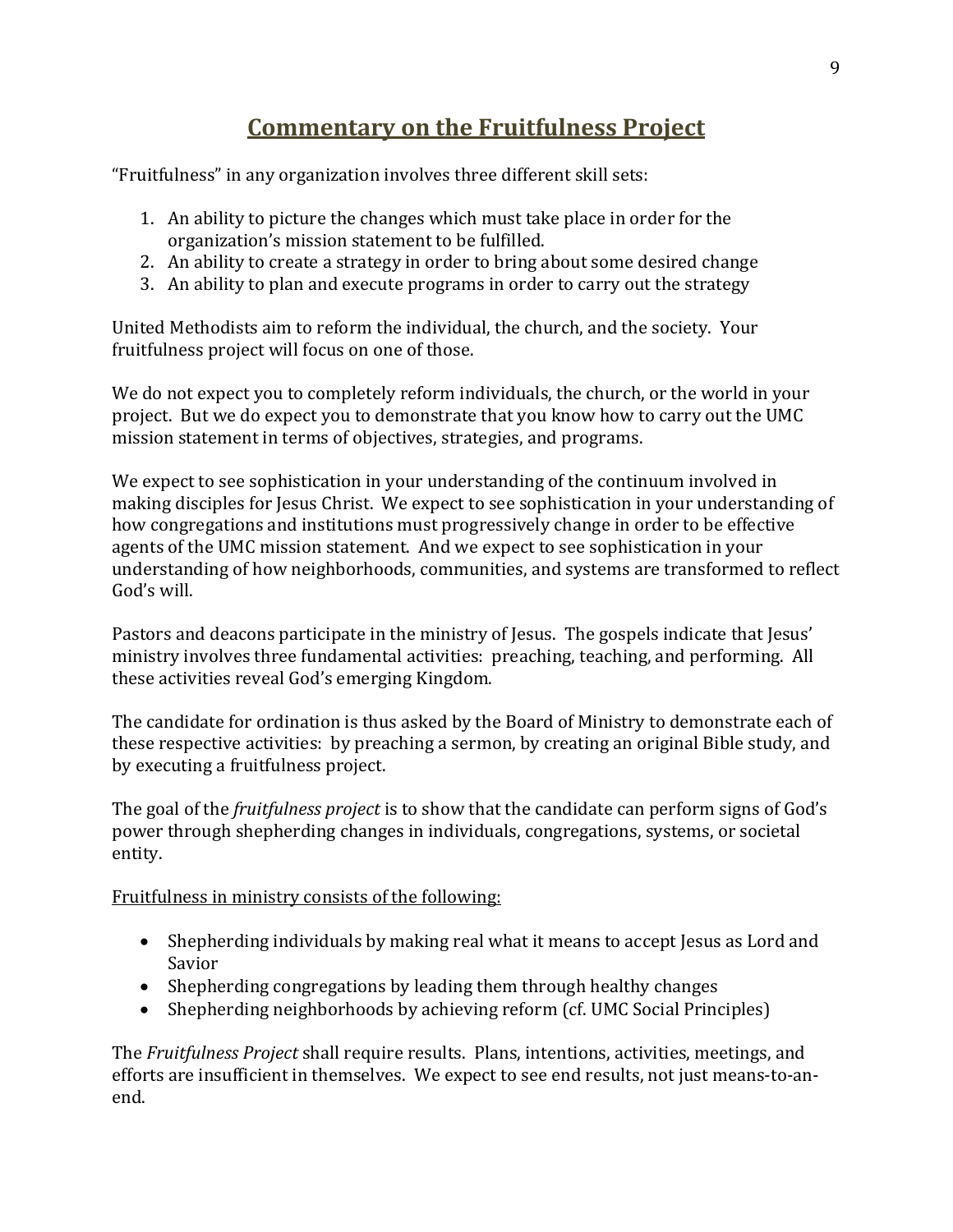## Definition of Terms

For purposes of this project, a disciple is an individual who has accepted Jesus Christ to be Lord and Savior of her or his life. While the individual's *acceptance* is critical to the making of a disciple, so are the phases prior to acceptance...and afterward. The phases before and after *acceptance* include experiences of mercy, story-telling, Bible study, faith sharing, dialogue, discernment, community, spiritual formation, reflection, spiritual disciplines, and doubts. 

For purposes of this project, "the world" is the specific community around the local church. It may also be some specific system that is germane to the region: such as a local prison, a local hospital, or a local school.

The local church is the agent which coordinates people and resources in fulfilling the UMC mission. 

- $\checkmark$  The local church nurtures individuals along the continuum of maturing discipleship
- $\checkmark$  The local church organizes and collaborates to make the neighborhood more just and hospitable.
- $\checkmark$  The local church relates to both insiders and outsiders through neighborliness, invitation, hospitality, apologetics, spiritual formation, equipping, guidance, counsel, affirmation of God's callings, programming, and deployment.

The goal of pastoral fruitfulness is complex: simultaneously engaging individuals, congregations, and neighborhoods. But that complexity is part of the United Methodist tradition. John Wesley had three aims: reform the individual, reform the church, and reform the society.

- Individuals are reformed as they progress along pathways of discipleship
- Congregations or institutions are reformed as they progress along pathways of healing, sustainability, relevance, strength, and growth
- Neighborhoods or systems are reformed as they progress along pathways toward achieving United Methodist Social Principles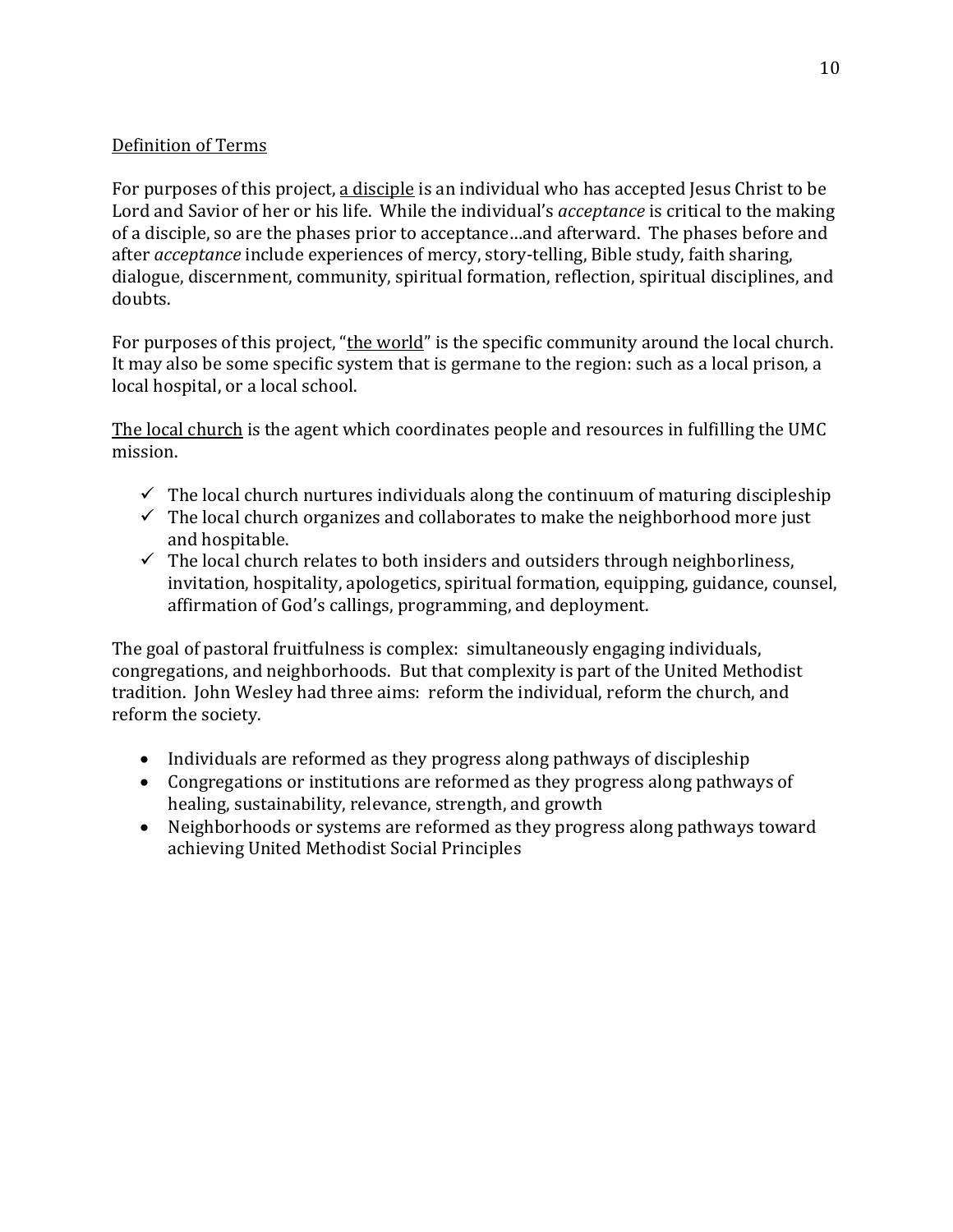# **Requirements for the Doctrinal Answers**

You shall write a 6000-8500 word paper answering the following questions:

- A) Theology
	- a) Give examples of how the practice of ministry has affected your experience and understanding of:
		- i. God
		- ii. Humanity
		- iii. The need for divine grace
		- iv. The Lordship of Jesus Christ
		- v. The work of the Holy Spirit
		- vi. The meaning and significance of the sacraments
		- vii. The Kingdom of God
		- viii. Resurrection and eternal life
	- b) How do you understand the following traditional, evangelical doctrines:
		- i. Repentance
		- ii. Justification
		- iii. Regeneration
		- iv. Sanctification
		- v. The marks of the Christian life
	- c) How has the practice of ministry informed our understanding of the nature and mission of the Church? What primary challenges face the church today?
	- d) The UMC holds that Scripture, tradition, experience, and reason are sources and norms for belief and practice, but that the Bible is primary among them. What is your understanding of this theological position of the UMC? How has your practice of ministry been affected by this understanding?
	- e) How has the practice of ministry enriched your understanding of the meaning and significance of the sacraments?
- B) Vocation
	- a) How has the experience of ministry shaped your understanding of the vocation of an ordained elder?
	- b) How has it shaped your understanding of the vocation of an ordained deacon?
	- c) Describe the unique importance of elders, deacons, lay pastors, and certified lay ministers. How do you see these various callings interacting collaboratively with each other in our conference?
- C) Practice of Ministry
	- a) If you are applying for elder's orders: How has the practice of ministry affected your understanding of the expectations and obligations of the itinerant system? Do you offer yourself without reserve to be appointed and to serve as the appointive authority may determine?

*If you are applying for deacon's orders:* How has the practice of ministry affected your understanding of what it means for a deacon to be appointed by the bishop to a service ministry?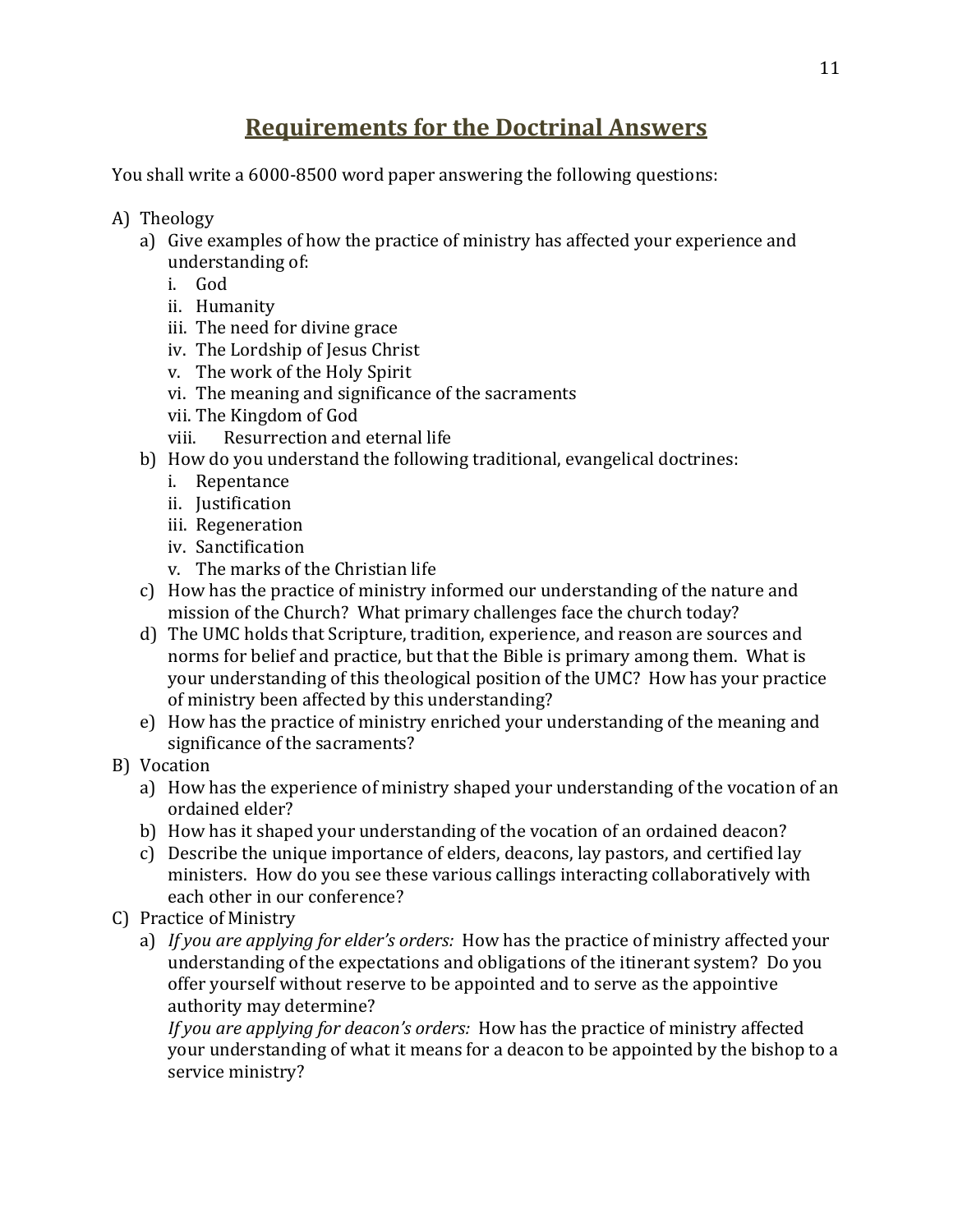- b) Describe and evaluate your personal gifts for ministry and how they have resulted in fruitful ministry. What would be your areas of strength and areas in which you need to be strengthened in order to be more fruitful in ministry?
- c) For the sake of the mission of Jesus Christ in the world and the most effective witness to the Christian gospel and in consideration of your influence as an ordained minister, how will you make a complete dedication of yourself to the highest ideals of the Christian life? How will you exercise responsible self-control? How will you maintain habits conducive to physical health, intellectual development, sexual holiness, integrity in personal relationships, financial responsibility, citizenship, love of neighbor, experience of grace, and love of God?
- d) Provide evidence of your willingness to relate yourself in ministry to all persons regardless of
	- i. race,
	- ii. ethnicity,
	- iii. national origin,
	- iv. social status,
	- v. gender,
	- vi. sexual orientation,

vii. age, 

viii. economic condition, and

ix. disability.

- e) What is your understanding of the confessional nature of pastoral conversations?
- f) Provide evidence of your experience with
	- i. Doing justice
	- ii. Making peace

As you write your doctrinal answers, headline each answer in order to signify the issue from above that you are addressing. Answer the questions in the order they are given above. Lengthy questions do not need to be restated in their entirety. You may summarize those questions in your paper.

Provide a bibliography at the end of the paper of books, articles, and presentations that have directly influenced your thoughts on these specific topics. Be prepared to talk about those resources at your oral interview.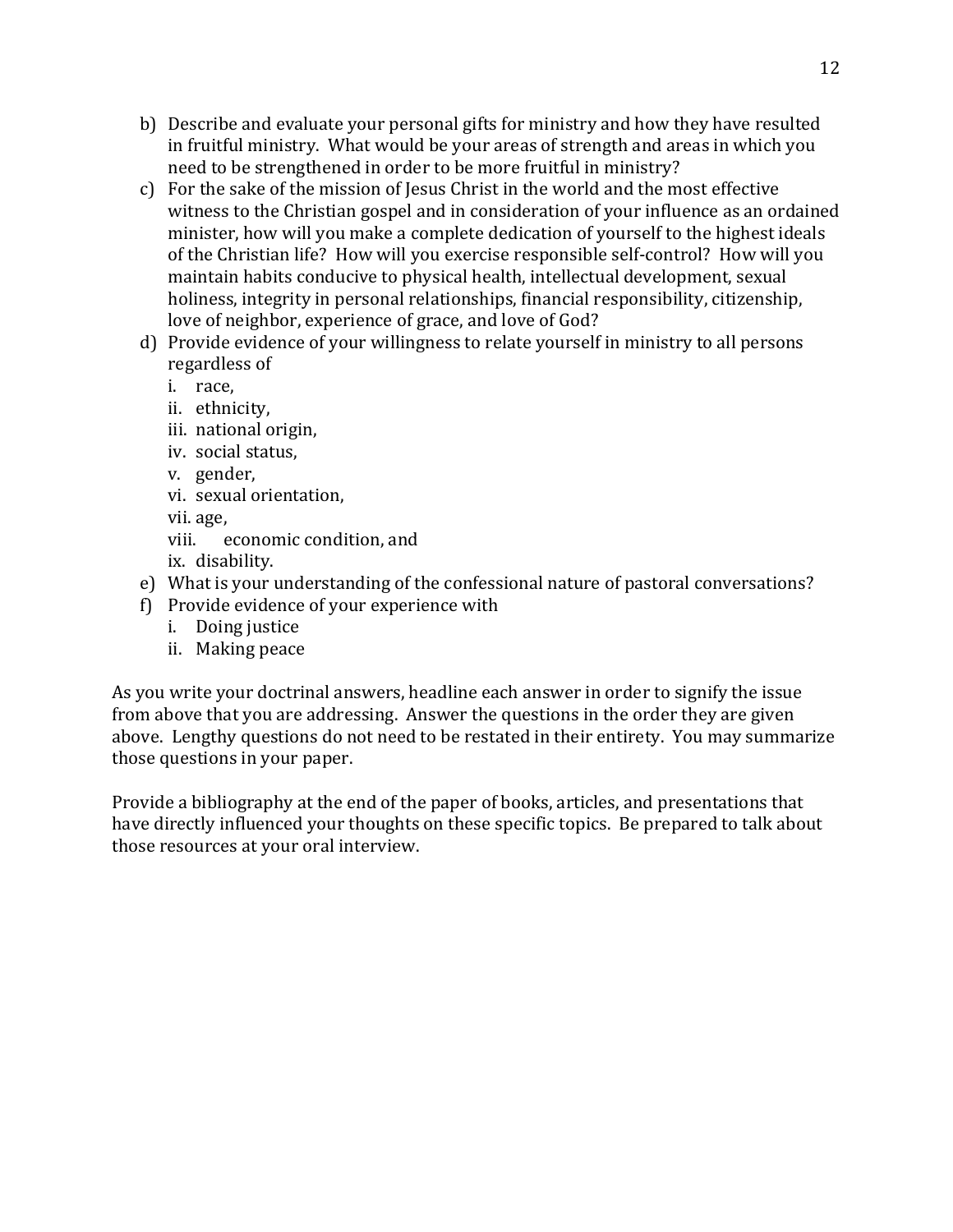## **Requirements for the Bible Study**

In The Book of Discipline, both elders and deacons are ordained to ministries of "the Word." Pastors are required to "read and teach scripture." Membership vows in the United Methodist Church include the following: "To receive and profess the Christian faith as contained in the Scriptures of the Old and New Testaments." In the liturgy of ordination, both deacons and elders are asked to affirm "the scriptures...are the unique and authoritative standard for the Church's faith and life." Our theological guidelines say this about scripture: United Methodists share with other Christians the conviction that Scripture *is* the primary source and criterion for Christian doctrine. Through Scripture the living Christ *meets us in the experience of redeeming grace.* 

The Bible Study you create and present to us should reflect your commitment to scripture as primary in the life of both the individual Christian and the church. Full member candidates will create **and lead** a Bible Study based on passages from a synoptic gospel (Matthew in liturgical year A, Mark in year B, Luke in year C.)

## **Outline of the work to be turned in:**

- 1. Prepare a handout entitled: **Why we study the Bible (Maximum 1000 words)**. Address the following issues in that handout:
	- A. Briefly describe your theological understanding of the Bible. There is an expectation that you will use theological sources, appropriately noted.
	- B. Explain your understanding of the role of Scripture in the life of the individual believer and the Church.
	- C. Share why the Bible is important to you personally.
	- D. Reflect briefly on how your experience of ministry has affected your understanding of the Bible and its role in your life, that of the church, and those of your congregants.
- 2. Submit **a course plan** for teaching six lessons on the assigned Biblical book **(approximately 1200 words)**.
	- A. State your objectives for the overall course. This is intentionally left open ended so that you may develop the study in whatever way is authentic to you and your setting. Some may develop a thematic study, some may attempt a chapter by chapter method…as long as it covers the assigned book in an effective way, you are welcome to develop a study as you see fit.
	- B. Describe the overall ministry setting (church/ministry agency and community)
	- C. Describe the participating students and note assumptions you are making about them
	- D. Briefly describe how you will assess the learning of participants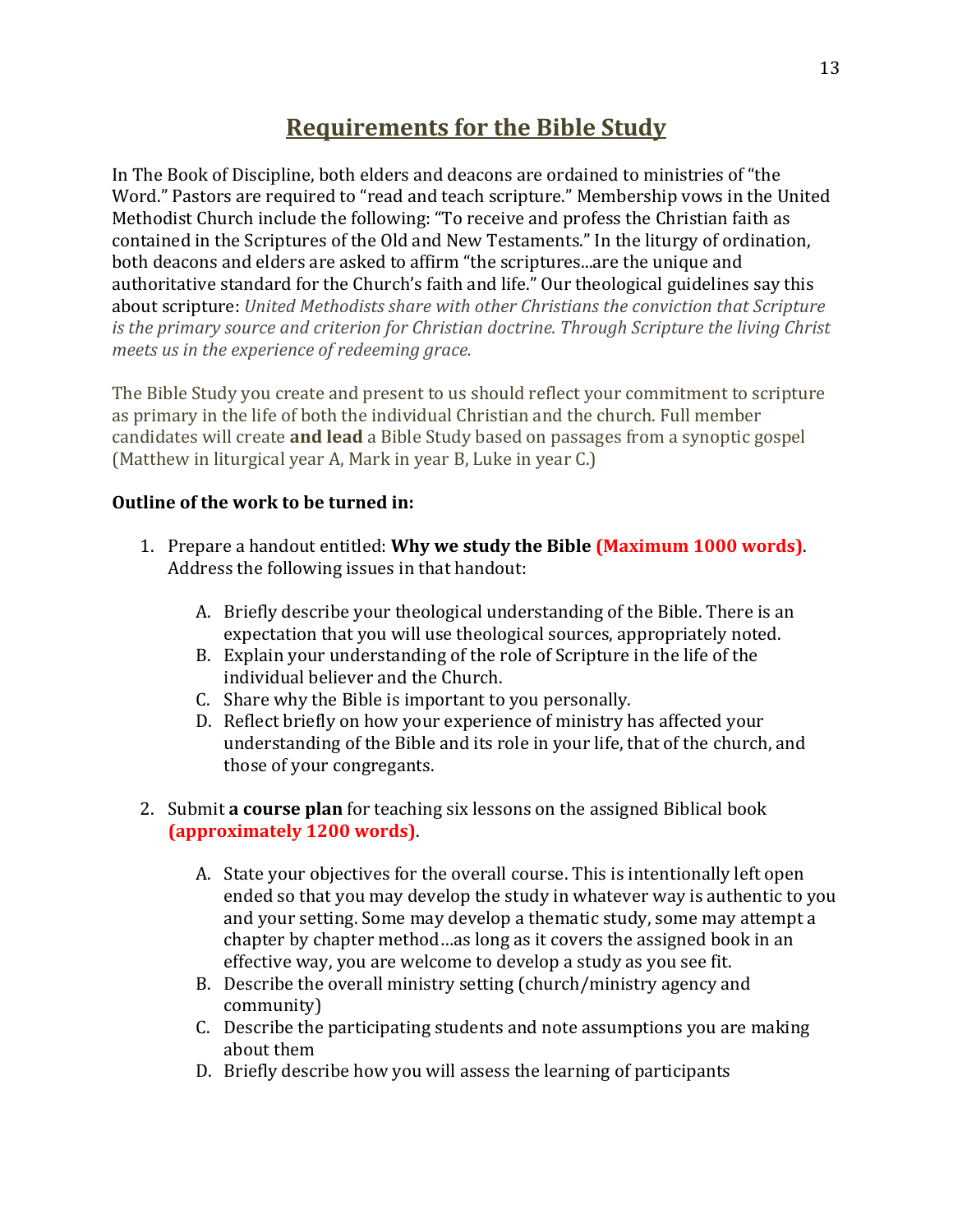- E. Prepare a syllabus for the students, including assignments you will be giving them
- F. List a repertoire of learning activities you plan to use through this particular course
- G. List an annotated bibliography of books and other resources you are using to prepare the course. The board is looking for good scholarship here, and good use of resources. We caution you though not to rely too heavily on any one particular resource. In the interview process we are looking for *your* words, not someone else's.
- H. Since you are required to teach this study, provide a brief self-evaluation. What would you do differently next time? What worked well? What surprised you?
- 3. Submit a **detailed lesson plan** for one of the lessons (approximately 700 words). Your submitted lesson should be in its final, presentation-ready, form. It should stand alone and need no further explanation from the candidate, or put another way, a skilled teacher should be able to take these pages and teach this one detailed lesson themselves.
	- A. Identify which lesson from the syllabus you will be detailing
	- B. List the objectives for that particular lesson
	- C. Outline an agenda (detailed lesson plan) for the session, including time allotments for each activity
	- D. List materials needed
	- E. Describe your lead-in, which may include reviewing previous lessons, asking leading questions for the new lesson, providing a resource, or telling a story that piques interest
	- F. Prepare two feedback questions (opportunities for participant to embrace and incorporate the theme of the lesson) to be answered by each student at the conclusion of the session.
	- G. Attach any lecture notes
	- H. If you use other media, make those presentations available online
- 4. Provide a scholarly overview of the assigned book (original audience, assumed author and date, internal structure, connection to other biblical books, major themes, etc.). Include a scholarly bibliography of works used for this section and all of the Bible Study. (Approximately  $600$  words)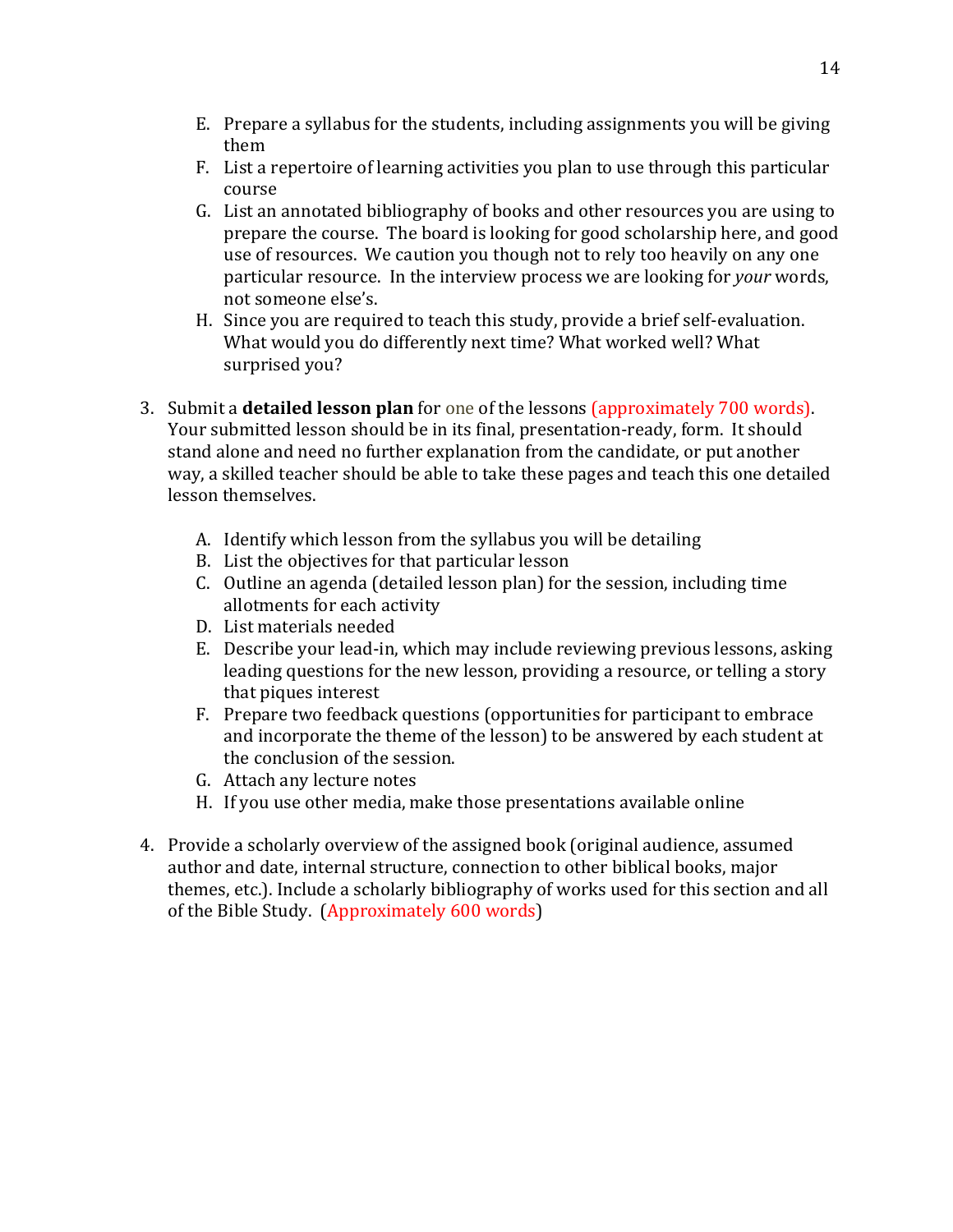# **Requirements for Exegesis Papers (Bible Study and Sermon)**

You will need to prepare an exegesis paper for both your Bible Study and for your sermon.

When you prepare an exegetical paper, select a text (of five or more verses), examine it, and include the following items as you relate how you have wrestled with it:

- 1. **Initial impressions:** Indicate your thoughts and feelings upon an initial read through of the text, before you began your scholarly sleuthing: observations, questions, disturbances, things you never noticed (or can't remember) from previous reads of this text.
- 2. Language notes: Your own translation/paraphrase of the passage, including scholarly evidence for the accuracy of your translation when you deviate from either the NRSV or NIV.
- 3. **Review of context:** A briefing for the reader on what has been happening (or argued) up to the point your passage begins. In other words, regarding the book of the Bible upon which you are drawing, bring us up to date.
- 4. **Related texts:** Provide an annotated list of scriptures which provide background on your text and which elucidate its meaning.
- 5. **Historical setting:** Provide historical and cultural background information that gives us a sense of the text's meaning for its original readers. Cite your sources.
- 6. Literary analysis: Analyze and catalogue your literary observations about the text. Comment about its structure, style, word choices and pairings, mood, and narrative elements (characters, conflict, plot, theme) if applicable.
- 7. **God's message:** What key messages do you think this text conveyed to its original audience? How did it change them?
- 8. **Wrestling with the message:** If there is material in the text that seems incompatible with other biblical teachings, how do you organize and sort through and prioritize that contradictory material?
- 9. **Application:** What messages (see #7 above) overlap with needs and situations today? How might you teach or preach this text?
- 10. **Bibliography:** Provide a bibliography of what you used, hard copy material and online material.

You may cover these ten items in any order you wish.

You may also be creative in your exegetical presentation. (But creativity cannot be a substitute for doing the foundational work of exegesis.)

When you apply the text to today, be sure your teaching and preaching is solidly connected to your exegetical work.

Your exegetical paper should be 1500+ words.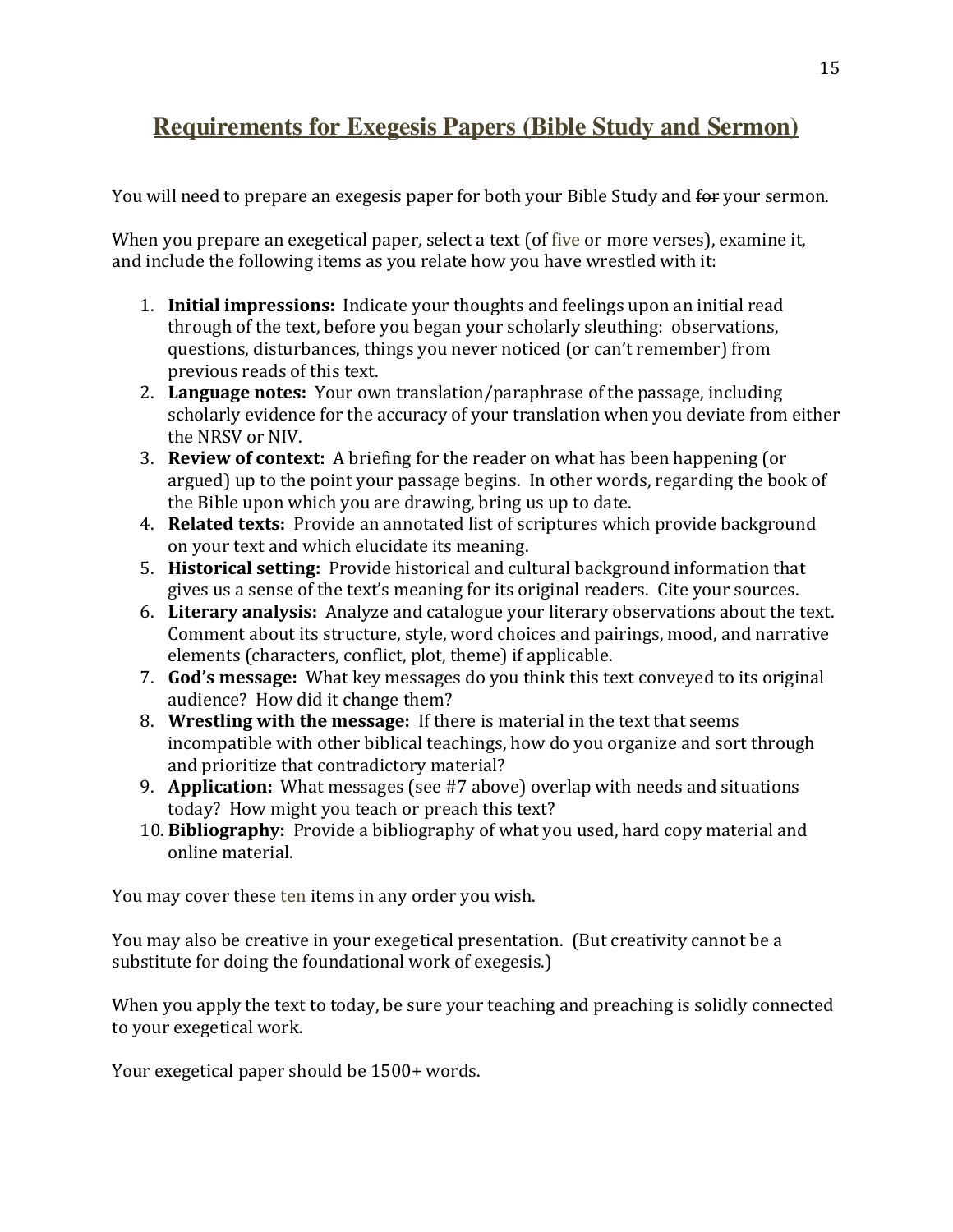## **Commentary on Doing Exegesis**

When we *exegete* a passage of scripture, we explore the language, culture, and spirit of that particular text. In the midst of such study and exploration, we begin to discover the *meaning* of the text, both for the past and for the present.

The set of principles that guide our exegesis of scripture is called "hermeneutics." In other words, if we were to teach a course on how to do a Bible Study, *hermeneutics* would be the lecture part of the course; *exegesis* would be the lab. Through seminaries, courses of study, and multiple books, we have access to numerous experts who can lead us through the concepts of hermeneutics. We expect our pastors and deacons (and candidates for such) to avail themselves of this expertise.

A more intriguing question is this: who *should do the exegesis*…week after week…sermon after sermon...Bible Study after Bible Study...life application after life application? More specifically: will the exegesis be done 'in house,' by pastors and deacons who are known by their congregants and neighbors? Or is exegesis best done when out-sourced: gleaned from commentaries and famous preachers and distant academics?

Exegesis done from afar boasts a sort of efficiency. After all, what busy pastor or deacon has 2-5 hours each week for reworking an ancient language, traveling back in time to play detective, or decoding the literary characteristics of a text? It takes far less time to pull a commentary off a shelf and simply quote a smart scholar.

But the fact that the Board of Ordained Ministry requires candidates for elder and deacon to prepare and present an exegesis hints at a different answer: we think that people are best served when someone who knows both *them* AND *the Bible* does the exegesis. And these are some reasons behind our thinking:

The Bible is not an inert archive. It is an organic text, used by the living God to communicate with maturing individuals who live in an ever-changing world. Exegesis is an ongoing and essential task of each local Christian community. Whenever local and contemporary scholars do exegesis, people are blessed with a *specific, timely, and living* word of God for them. For *God's sake* we want our elders and deacons doing on-going exegesis. 

Any person who engages in the deep study of the Bible usually gets drawn into deeper questions: the role of the Bible in the overall work of the pastor and deacon, the importance of the Bible in the life of the church, the authority of the Bible in the life of the Christian, the use and abuse of the Bible in argument, the treatment of the Bible in preaching, the biblical literacy of both the public and the 'person in the pew,' the dismissal of the Bible by many modernists, the idolizing of the Bible by many fundamentalists, the unexamined logical fallacies committed when applying biblical content to contemporary life. In order to maintain integrity as we venture our way through this thicket of issues, it is necessary for us to do solid exegesis with more passages, more frequently, more skillfully.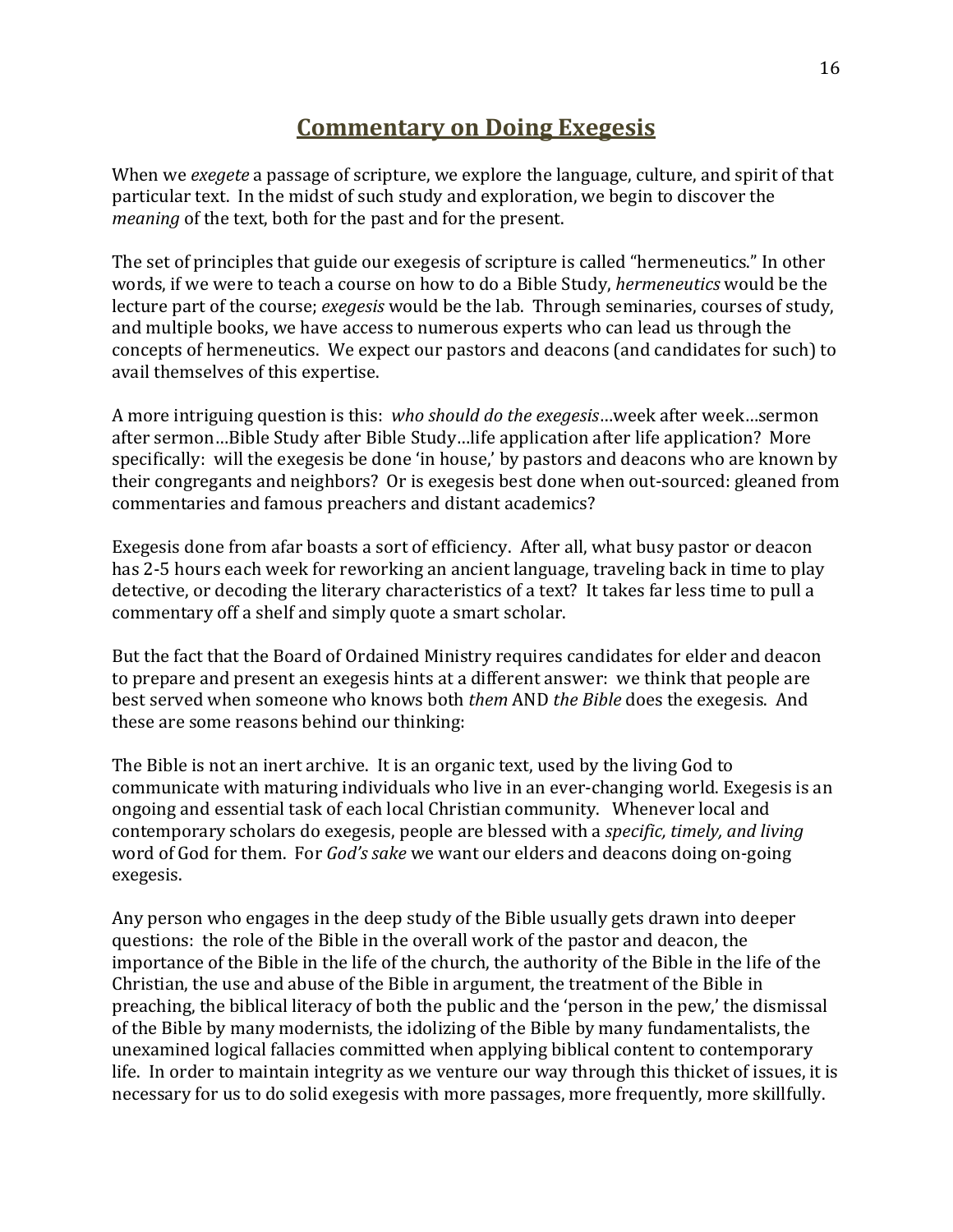#### **Essential Tasks of Exegesis**

- 1. Explore and examine:
	- a. The language of the text
		- i. Key words from Greek or Hebrew text
		- ii. Variations on how key words might be translated into English
		- iii. Attention to how the words are arranged in structure
		- iv. Attention to how the words are arranged with style
		- v. Note how particular words are used in a particular way by a particular writer
	- b. The culture of the text, honoring its antiquity
		- i. Anthropology
		- ii. History
		- iii. Sociology
		- iv. Economics
		- v. Religion
	- c. The spirit of the text
		- i. The personal impact of a text by evoking questions, observations, and objections in a first reading
		- ii. Other passages of scripture that relate to the particular passage and how those other passages clarify the meaning of the text
		- iii. The text's place in the context of a wider biblical narrative
		- iv. The relevance of the text to germane theological themes
		- v. The message of the text then and now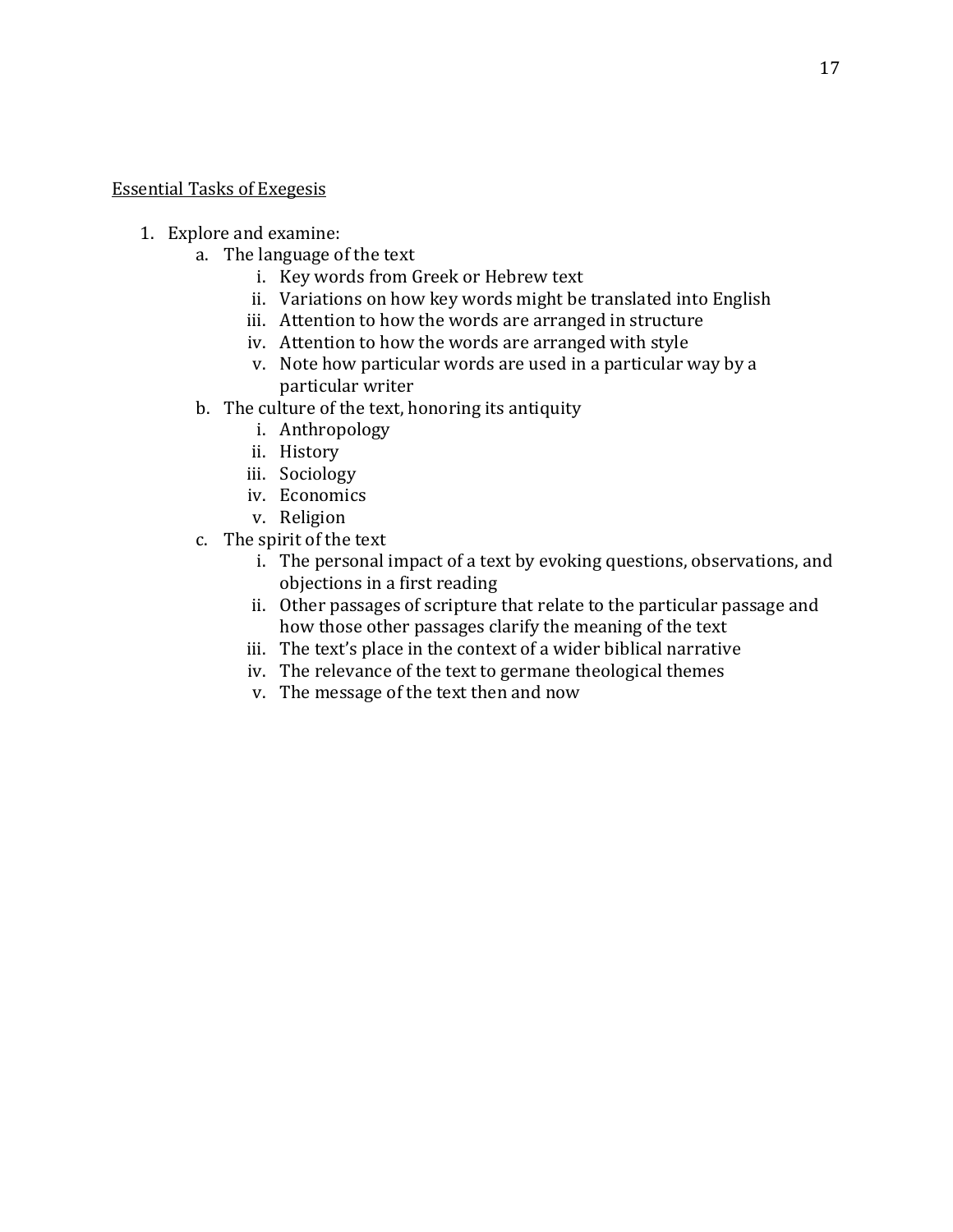#### Primary Mistakes in Exegesis

- 1. **Proof-Texting**: refusing to do or acknowledge any scholarly study on a text because a position has already been decided and the text is merely there to prove the point.
- 2. **Neglecting Cultural disequivalence**: assuming that customs and definitions are the same in all cultures, when in fact, some of them are quite different. Therefore, when a biblical passage speaks to a specific custom, the exegete must demonstrate sufficient cultural equivalence in order to apply those biblical teachings to the customs of our own society.
- 3. **Ignoring clashing texts**: failing to wrestle through the conflicts caused by scriptural texts that seem to contradict each other, scripture passages that neglect our experiences, scripture passages that defy reason or doctrine or ethics, or scripture passages that are inconsistent with church tradition.
- 4. **Spiritualizing a text**: ignoring the wider narrative or historical realities of a text and immediately transposing its message to a spiritual generality that can be applied at will to contemporary situations.
- 5. Psychologizing a text: imputing intent, emotion, or experience to a biblical character that will likely confine or bend interpretation of the text to the point we want to make, or to a very individualistic application of the text.
- 6. **Failing to let the Bible be its own commentary:** neglecting other biblical texts that shed light on the meaning of a passage.
- 7. **Committing Logical Fallacies:** introducing irrational logic into how a text should be interpreted and applied. Examples of illogical thinking include: denying the antecedent, affirming the consequent, begging the question, false assumptions, substituting for the force of reason, reductionism, misclassification, the inability to disprove does not prove, the false dilemma, post ergo propter hoc, the fallacy of expediency, and the red herring.
- 8. **Proposing Rogue Translations:** straying too far from the obvious meaning of the original text, or being too rigid in translating a text, thus leaving out legitimate words and concepts that might faithfully transmit the depth and nuance of a text.
- 9. **Disregarding the context:** not reading the whole biblical book which contains the text, not seeing the text in the context of that whole, not connecting a text with the passage that come both before and after, not seeing how a text integrates into the whole document.
- 10. **Stopping Short at Analysis:** taking apart a text with academic tools but not using academic tools to put it back together again so that it might bless the reader.